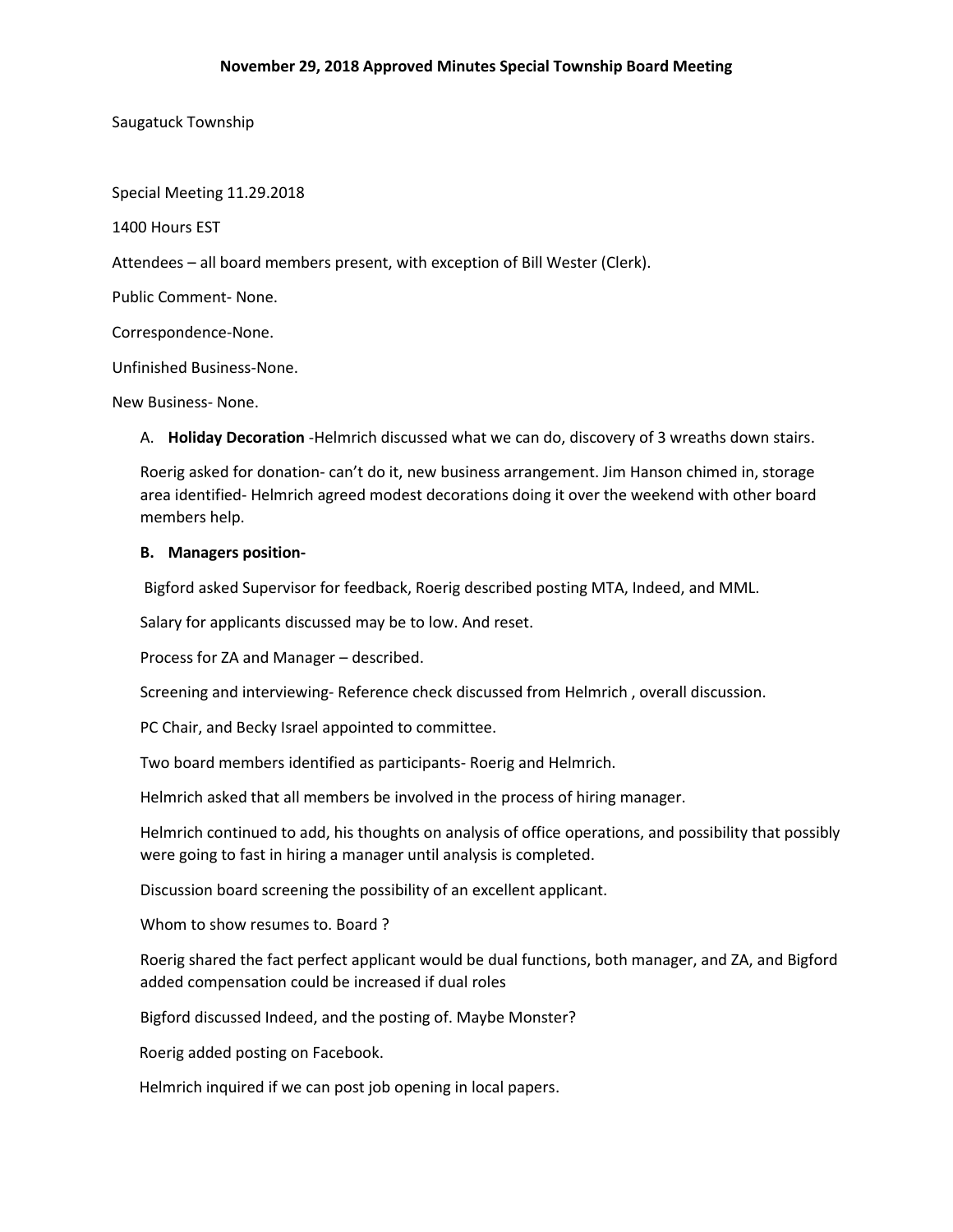# **C. Budget Tutorial**

Bigford needs help interpreting the budget who, what, etc.

How do we get that help- Roerig offered Aaron Sheridan to assist, still under contract?

Noted that Aaron is hard to understand, or another board member could help.

Bigford asked Roerig for the help possibly. Our auditors could lend a hand.

Roerig declared.

Audience Chimed in, possibly Peter from the City of Saugatuck could help (possibly Cindy Osman).

Helmrich stated that budget was handled by clerk and mangers assistance, Helmrich asked that the treasurer have the ability to participate. Helmrich extended his expertise.

Roerig stated budget it is a board function.

Bigford asked approval to use Peter from the city to decipher the budget.

Roerig discussed constable line items as well State Police performing our Liquor inspections within the township.

Pension fund was addressed and percentage being under funded. Action plan being developed to get up to speed.

Bigford discussed newspaper budget and offered her services stating township has been paying more than other surrounding government discussed other options.

Roerig offered his services to address whom to use for paper publishing, costing etc.

#### D. **Staff Schedule**-

Helmrich stated office staff operating well.

Between the staff we have beat the deadline, for tax bills.

Sherry has helped tremendously, Abby Bigford has contributed as well in office operations,

explained Carol's help and how well they are functioning.

#### **E. Agendas Items-**

Bigford stated the need for more detailed descriptions, Roerig ask for clerk who's absent be included.

# **F. Video taping equipment**

Helmrich discussed video quotes and the need for more bids and a possible development of a RFB. More companies invited to bid. Can we expand the video system to include security? Roerig explained the bid process to Helmrich, excluding pricing. To insure we compare apples to apples.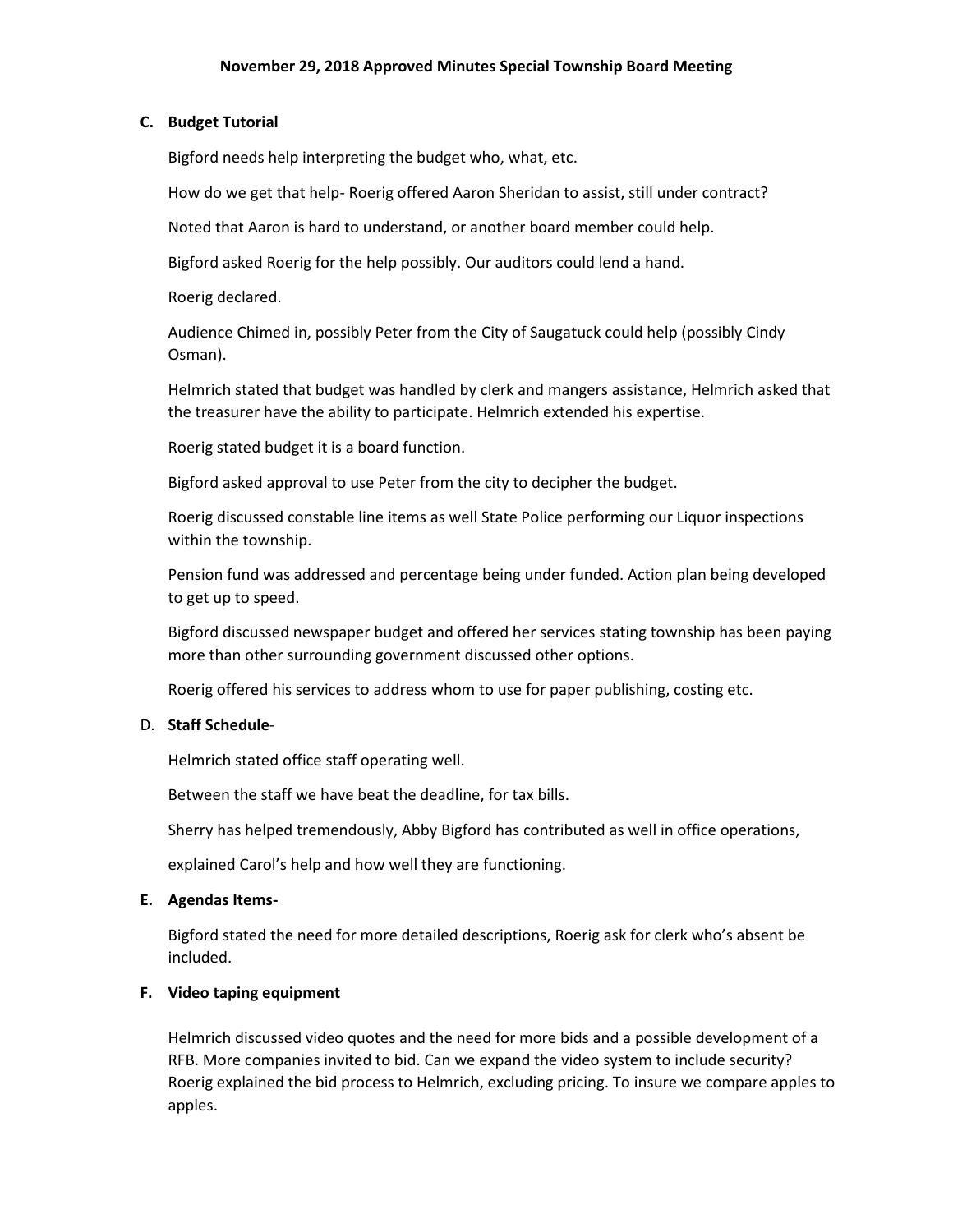# **November 29, 2018 Approved Minutes Special Township Board Meeting**

Roerig read lawyer opinion on video recording. Helmrich commented Erin Wilkinson recording, Roerig asked that a policy be in place recording.

Jim Hanson in audience commented in as well over the policy of recording.

#### **G. Staff Analysis**

Helmrich handed passed outs, for modular proposals. Walsh professional. Williams and Works. Vredeveld and Hefner. All by phone- hard copies coming. Helmrich outlined what feedback to expect. Roerig asked what exactly do these time studies do? Audience chimed in – WORKLOAD ANALYSIS- possibility of hour reductions or partial operation schedule, discussion of when busy hours etc. etc.

## **H. Public Comment**

Roerig explained there may be the need to alter, and the chair needs to control the meeting.

Bigford interjected, who is to determine its ok?

Most important thing everyone has the ability to speak.

Duration of meetings Chris explained board members could spend too much time in extended hours meetings.

#### **I. Sexton Duties**

Roerig recommended Babinski and Carol, discussion of duties and compensation by Helmrich, as well as Bigford, and interjection of Jim Hanson (audience). Roerig and Helmrich- we need for the Clerk to overlook this. Bigford- not interested in getting in a full-time position. Bill Wester to discuss sexton duties with Lori.

- J. **Treasurer and Clerk reports** to added as normal agenda items-DONE- all agreed.
- K. **Workshops** Townships have Special meetings, called by the Supervisor- yet take minutes, and called by Supervisor.
- L. **Meeting of Electors**-charter township issues disregard.

#### **M. Severe Equipment Issues**

Helmrich discussed a severe need for equipment, phones office area. Some chairs of need of replacements-postal meter older equipment.